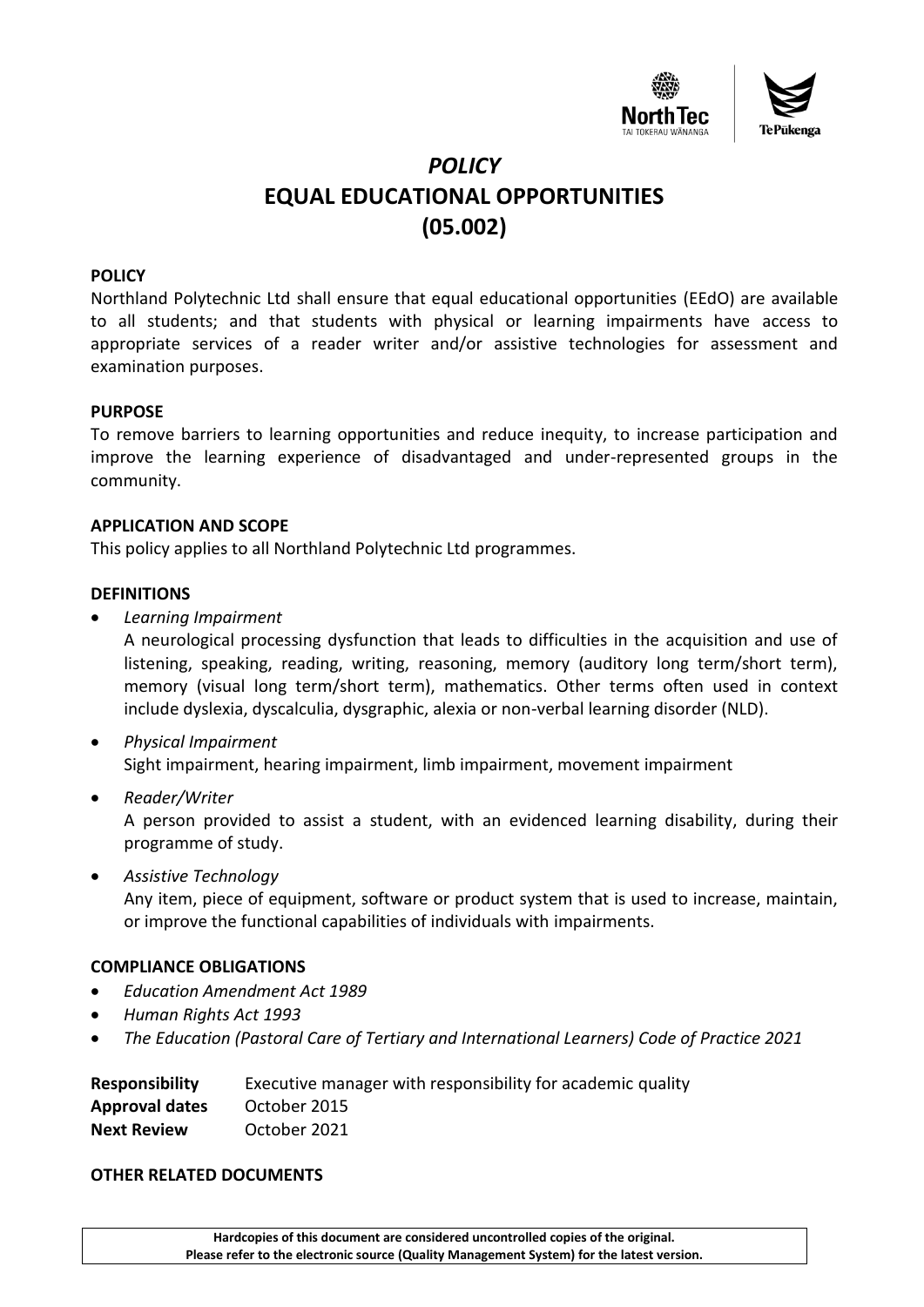Policy: *Anti-Harassment and Bullying* (04.014) Policy: *Security (03.011) Academic Statute and Regulations*  Associated Procedures and Guidelines (Appendix 1)

| Approved October 2015                                                                     | Version 5.1 | Page 2 of 4 |  |  |
|-------------------------------------------------------------------------------------------|-------------|-------------|--|--|
| 05.002 Equal Educational Opportunities                                                    |             |             |  |  |
| Hardcopies of this document are considered uncontrolled copies of the original.           |             |             |  |  |
| Please refer to the electronic source (Quality Management System) for the latest version. |             |             |  |  |
|                                                                                           |             |             |  |  |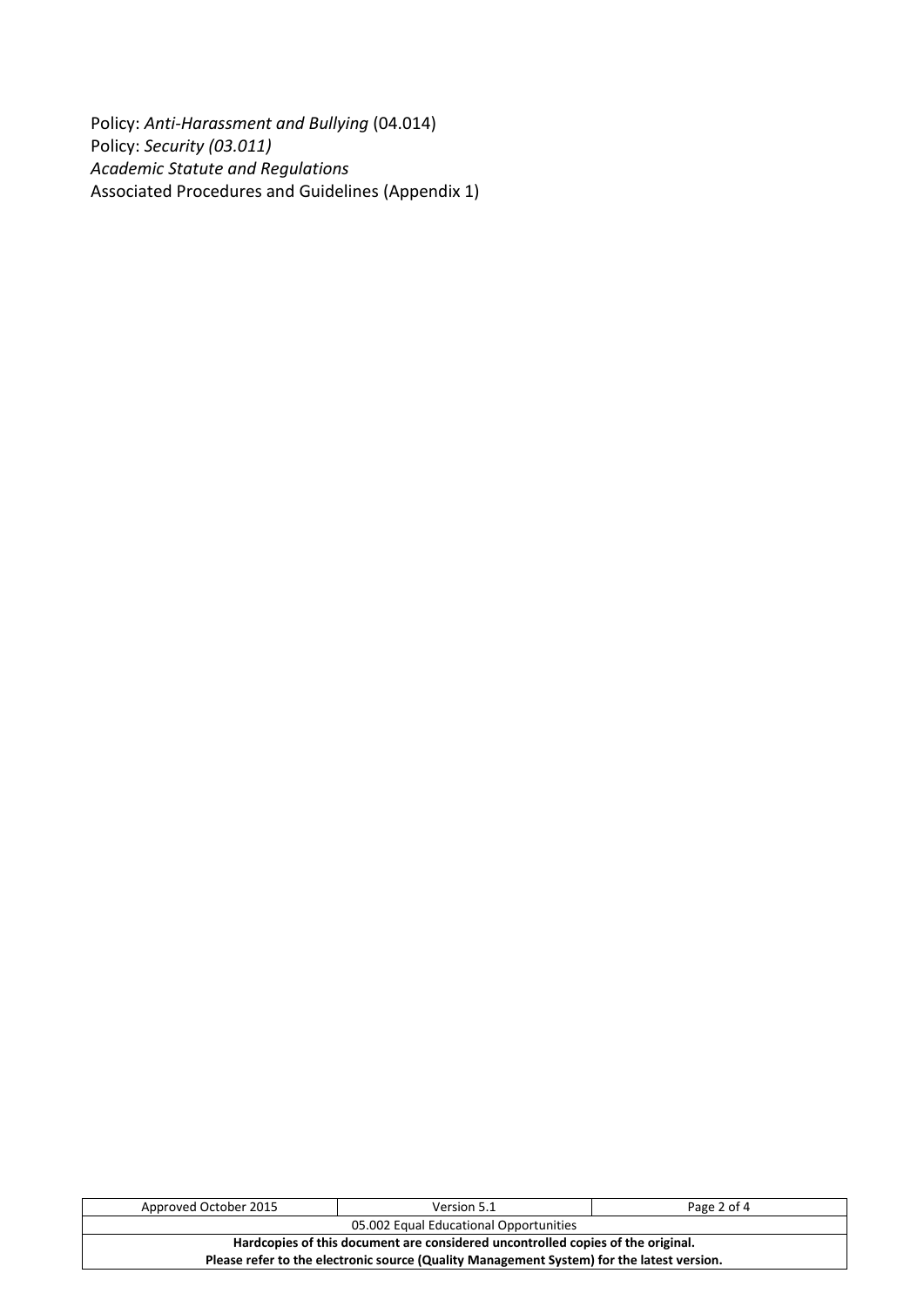## **PROCEDURES AND GUIDELINES**

## **1.0 Northland Polytechnic Ltd shall:**

- Be committed to providing equity of educational outcome for all people regardless of gender, marital status, religious or ethical belief, age, political opinion, employment status, family status, disability, sexual orientation or ethnic origin.
- Work to remove the causes of unfair discrimination, direct and indirect, wherever these are identified.
- Identify and eliminate any institutional barriers that cause or perpetuate inequality with respect to educational opportunities for any person or group of persons; and ensure that programme selection criteria are not barriers to educational opportunities.
- Recognise the need for greater involvement of Māori in education and aim to fulfil our obligations to meet the educational needs of Māori, in accordance with the Education Act 1989.
- Encourage the greatest possible participation by our community; giving particular emphasis to eliminating barriers that cause under representation nationally in areas such as gender for non-traditional courses, people with disabilities and Māori and Pacific Island's people.
- Seek to fulfil the commitment to equal educational opportunities in situations where the number of suitable applicants who meet all academic and other requirements for a programme exceeds the number of places available.
- Maintain and review curriculum development, design and delivery to ensure that academic approval and review processes include consideration of how individual programmes impact on students and communities from under-represented groups identified in this policy.
- Provide information in the Annual Report on the elimination of barriers to student progress in accordance with any requirements of the Human Rights Act 1993.
- **2.0** Notwithstanding the Northland Polytechnic Ltd's commitment to equal educational opportunities, access to programmes may be restricted where a candidate:
	- Has a previous outstanding debt with Northland Polytechnic Ltd
	- Cannot meet the health and safety requirements associated with a programme due to a physical or mental impairment.
- **3.0** There is a Northland Polytechnic Ltd-wide responsibility for all staff in the implementation of equal educational opportunities in accordance with this policy.

# **4.0 Reader/Writers**

- 4.1 An approved reader/writer will be provided where a student is eligible for this provision. Acceptable evidence for eligibility includes: documentation from a medical practitioner (medical certificate), or a report from a valid organisation substantiating that the student has a physical or learning impairment, injury or medical condition that does not allow them to read or write adequately for the assessment.
- 4.2 A student must request the assistance of a reader/writer a minimum of two weeks prior to any assessment or examination.

| Updated May 2020                                                                          | Version 5.2 | Page 3 of 4 |  |  |
|-------------------------------------------------------------------------------------------|-------------|-------------|--|--|
| 05.002 Equal Educational Opportunities                                                    |             |             |  |  |
| Hardcopies of this document are considered uncontrolled copies of the original.           |             |             |  |  |
| Please refer to the electronic source (Quality Management System) for the latest version. |             |             |  |  |